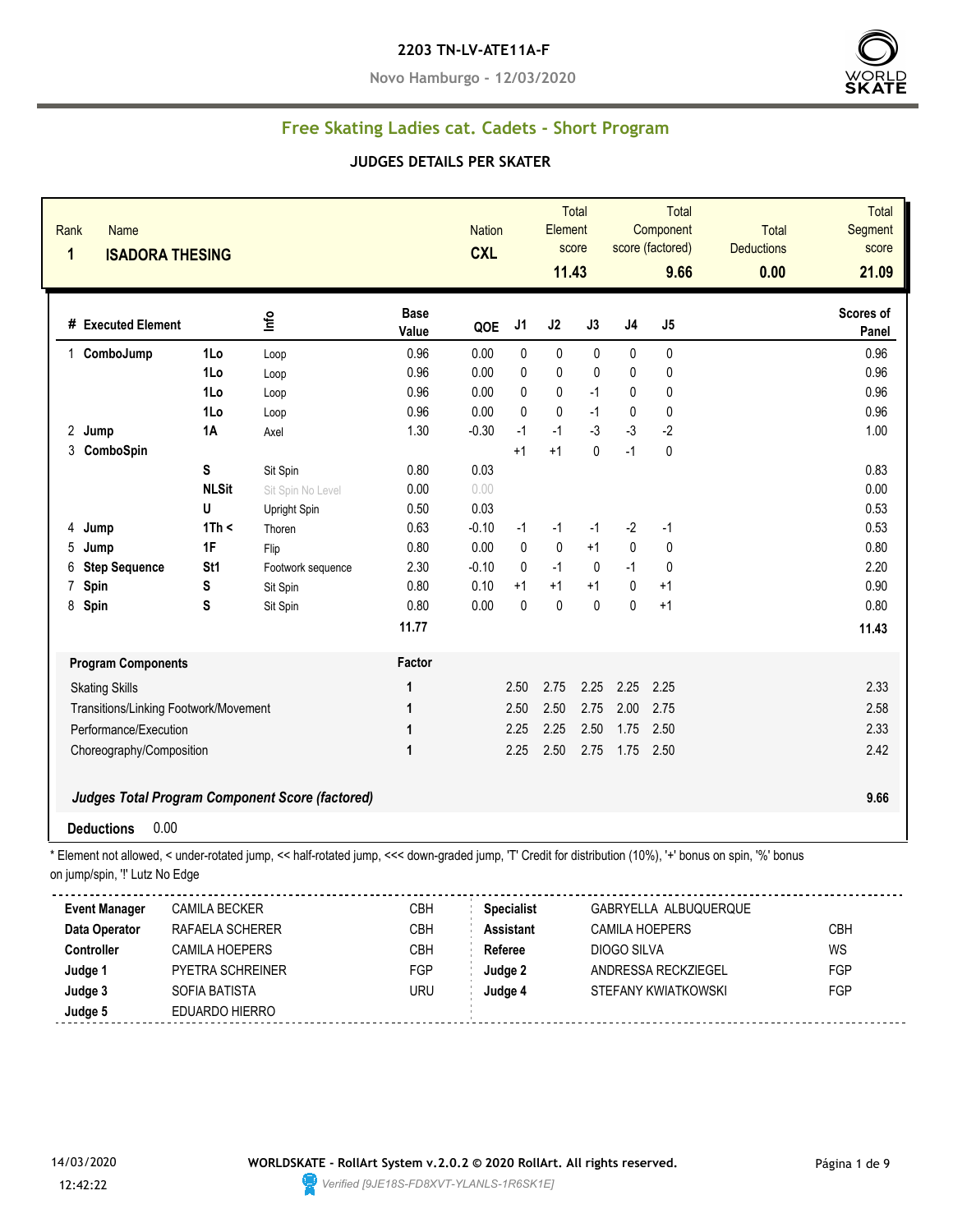### **JUDGES DETAILS PER SKATER**

| Rank<br>$\overline{2}$    | <b>Name</b><br><b>ISABELA BRANDT HENNIG</b> |         |                                                                                                                                                          |                      | <b>Nation</b><br><b>CXL</b> |            | <b>Total</b><br>Element<br>score<br>9.02 |              | <b>Total</b><br>Component<br>score (factored)<br>8.51 |                                  | <b>Total</b><br><b>Deductions</b><br>$-1.00$ | Total<br>Segment<br>score<br>16.53 |
|---------------------------|---------------------------------------------|---------|----------------------------------------------------------------------------------------------------------------------------------------------------------|----------------------|-----------------------------|------------|------------------------------------------|--------------|-------------------------------------------------------|----------------------------------|----------------------------------------------|------------------------------------|
| # Executed Element        |                                             |         | ۴ů                                                                                                                                                       | <b>Base</b><br>Value | QOE                         | J1         | J2                                       | J3           | $\sf J4$                                              | J5                               |                                              | Scores of<br>Panel                 |
| 1<br>Jump                 | 1Lo                                         |         | Loop                                                                                                                                                     | 0.90                 | $-0.10$                     | $-1$       | $-1$                                     | $-3$         | $\mathbf{0}$                                          | $-1$                             |                                              | 0.80                               |
| 2<br>Jump                 | 1F                                          |         | Flip                                                                                                                                                     | 0.80                 | 0.00                        | 0          | $+1$                                     | 0            | $-3$                                                  | $\pmb{0}$                        |                                              | 0.80                               |
| ComboSpin<br>3            |                                             |         |                                                                                                                                                          |                      |                             | $-3$       | $-3$                                     | $-3$         | $-3$                                                  | $-3$                             |                                              |                                    |
|                           | S<br><b>NLSit</b>                           |         | Sit Spin<br>Sit Spin No Level                                                                                                                            | $0.80*$<br>$0.00*$   |                             |            |                                          |              |                                                       |                                  |                                              |                                    |
| 4<br>Jump                 | 1Th                                         |         | Thoren                                                                                                                                                   | 0.90                 | 0.00                        | 0          | 0                                        | $-1$         | 0                                                     | 0                                |                                              | 0.90                               |
| 5<br><b>Step Sequence</b> | St1                                         |         | Footwork sequence                                                                                                                                        | 2.30                 | 0.00                        | 0          | $\pmb{0}$                                | 0            | 0                                                     | $\pmb{0}$                        |                                              | 2.30                               |
| 6<br>ComboJump            | 1Lo                                         |         | Loop                                                                                                                                                     | 0.96                 | 0.00                        | 0          | $\pmb{0}$                                | 0            | 0                                                     | 0                                |                                              | 0.96                               |
|                           | 1Lo                                         |         | Loop                                                                                                                                                     | 0.96                 | 0.00                        | 0          | $\mathbf{0}$                             | $\mathbf{0}$ | 0                                                     | 0                                |                                              | 0.96                               |
|                           | 1Lo                                         |         | Loop                                                                                                                                                     | 0.96                 | $-0.03$                     | 0          | $-2$                                     | 0            | $-1$                                                  | 0                                |                                              | 0.93                               |
|                           | 1Th <                                       |         | Thoren                                                                                                                                                   | 0.67                 | $-0.13$                     | $-1$       | $-1$                                     | $-3$         | $-2$                                                  | $-1$                             |                                              | 0.54                               |
| Spin<br>$\overline{7}$    | S                                           |         | Sit Spin                                                                                                                                                 | 0.80                 | 0.03                        | 0          | $+1$                                     | 0            | $\mathbf{0}$                                          | $+1$                             |                                              | 0.83                               |
| 8<br>Spin                 | <b>NLSit</b>                                |         | Sit Spin No Level                                                                                                                                        | 0.00                 | 0.00                        | $\sqrt{ }$ | $\sqrt{ }$                               | $\bigcap$    | $\bigcirc$                                            | $\begin{array}{c} \n\end{array}$ |                                              | 0.00                               |
|                           |                                             |         |                                                                                                                                                          | 9.25                 |                             |            |                                          |              |                                                       |                                  |                                              | 9.02                               |
| <b>Program Components</b> |                                             |         |                                                                                                                                                          | Factor               |                             |            |                                          |              |                                                       |                                  |                                              |                                    |
| <b>Skating Skills</b>     |                                             |         |                                                                                                                                                          | 1                    |                             | 2.50       | 2.50                                     | 1.25         | 1.75                                                  | 2.25                             |                                              | 2.17                               |
|                           | Transitions/Linking Footwork/Movement       |         |                                                                                                                                                          | 1                    |                             | 2.50       | 2.50                                     | 1.25         | 1.50                                                  | 2.50                             |                                              | 2.17                               |
| Performance/Execution     |                                             |         |                                                                                                                                                          | 1                    |                             | 2.25       | 2.50                                     | 1.25         | 1.75                                                  | 2.50                             |                                              | 2.17                               |
|                           | Choreography/Composition                    |         |                                                                                                                                                          | 1                    |                             | 2.25       | 2.75                                     | 1.50         | 1.50                                                  | 2.25                             |                                              | 2.00                               |
|                           |                                             |         | <b>Judges Total Program Component Score (factored)</b>                                                                                                   |                      |                             |            |                                          |              |                                                       |                                  |                                              | 8.51                               |
| <b>Deductions</b>         | $-1.00$                                     | Falls:1 |                                                                                                                                                          |                      |                             |            |                                          |              |                                                       |                                  |                                              |                                    |
|                           |                                             |         | * Element not allowed, < under-rotated jump, << half-rotated jump, <<< down-graded jump, 'T' Credit for distribution (10%), '+' bonus on spin, '%' bonus |                      |                             |            |                                          |              |                                                       |                                  |                                              |                                    |

on jump/spin, "!' Lutz No Edge

| <b>Event Manager</b> | <b>CAMILA BECKER</b>    | CBH | <b>Specialist</b> | GABRYELLA ALBUQUERQUE |            |
|----------------------|-------------------------|-----|-------------------|-----------------------|------------|
| Data Operator        | RAFAFI A SCHERFR        | CBH | <b>Assistant</b>  | <b>CAMILA HOEPERS</b> | СВН        |
| Controller           | <b>CAMILA HOEPERS</b>   | СВН | Referee           | DIOGO SILVA           | WS         |
| Judge 1              | <b>PYETRA SCHREINER</b> | FGP | Judge 2           | ANDRESSA RECKZIEGEL   | <b>FGP</b> |
| Judge 3              | SOFIA BATISTA           | uru | Judge 4           | STEFANY KWIATKOWSKI   | <b>FGP</b> |
| Judge 5              | EDUARDO HIERRO          |     |                   |                       |            |
|                      |                         |     |                   |                       |            |

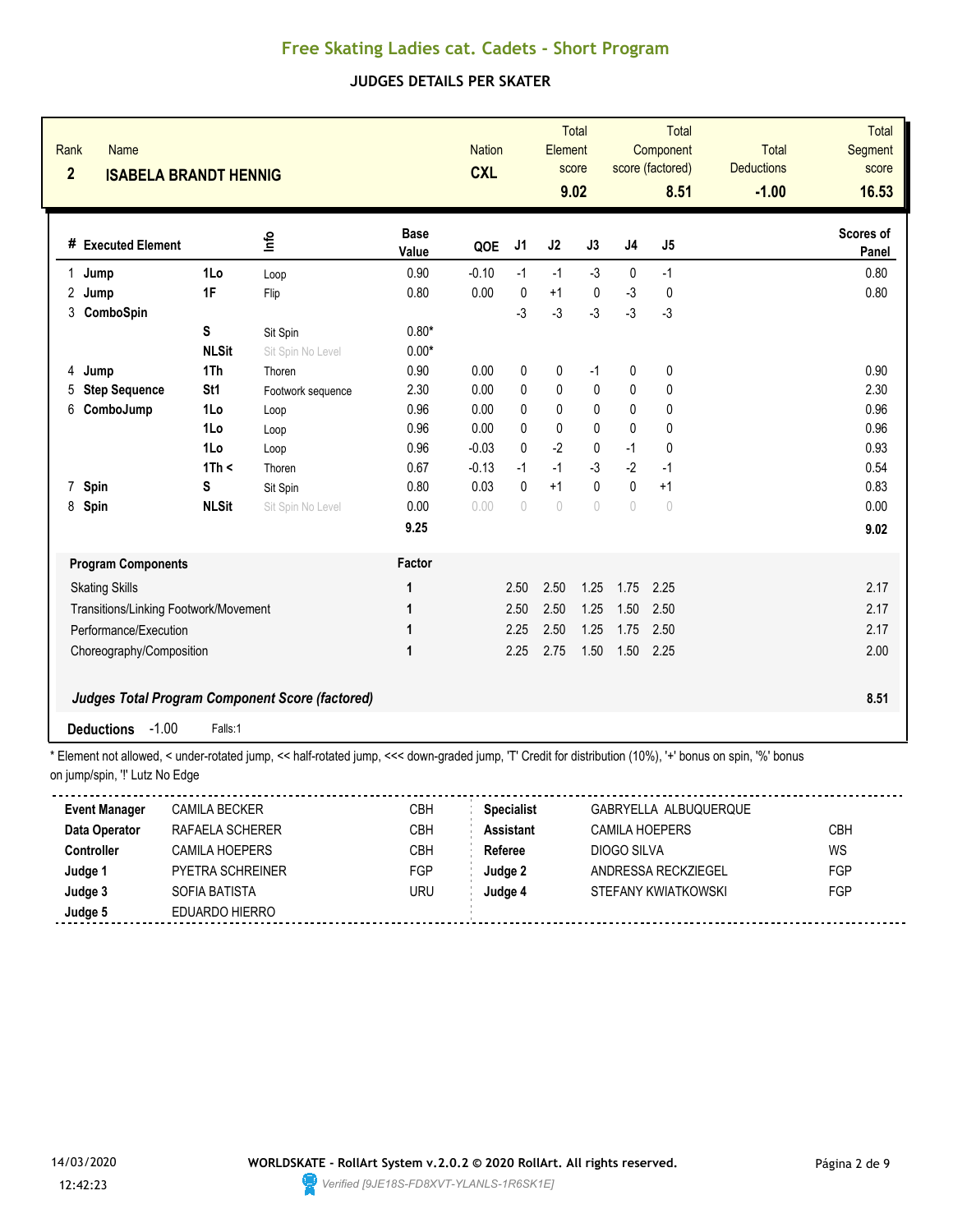### **JUDGES DETAILS PER SKATER**

| Rank<br>$\overline{\mathbf{3}}$ | <b>Name</b>                           |              | <b>MARIA VALENTINA MARIANO ROSSATO</b>                 |                      | <b>Nation</b><br><b>GOP</b> |      | Element      | <b>Total</b><br>score<br>9.32 |                | Total<br>Component<br>score (factored)<br>7.00 | <b>Total</b><br><b>Deductions</b><br>0.00 | <b>Total</b><br>Segment<br>score<br>16.32 |
|---------------------------------|---------------------------------------|--------------|--------------------------------------------------------|----------------------|-----------------------------|------|--------------|-------------------------------|----------------|------------------------------------------------|-------------------------------------------|-------------------------------------------|
|                                 | # Executed Element                    |              | ۴ů                                                     | <b>Base</b><br>Value | QOE                         | J1   | J2           | J3                            | J <sub>4</sub> | J5                                             |                                           | Scores of<br>Panel                        |
| 1                               | Jump                                  | 1Th          | Thoren                                                 | 0.90                 | 0.00                        | 0    | $+1$         | $\mathbf{0}$                  | 0              | 0                                              |                                           | 0.90                                      |
| 2                               | Spin                                  | <b>NLSit</b> | Sit Spin No Level                                      | 0.00                 | 0.00                        | $-1$ | $-2$         | $-2$                          | $-3$           | $-2$                                           |                                           | 0.00                                      |
| 3                               | ComboJump                             | 1Lo          | Loop                                                   | 0.96                 | 0.00                        | 0    | 0            | $\mathbf{0}$                  | $\mathbf{0}$   | $-1$                                           |                                           | 0.96                                      |
|                                 |                                       | 1Lo          | Loop                                                   | 0.96                 | $-0.03$                     | $-1$ | 0            | $\mathbf{0}$                  | $\mathbf{0}$   | $-1$                                           |                                           | 0.93                                      |
|                                 |                                       | 1Th <        | Thoren                                                 | 0.67                 | $-0.13$                     | $-1$ | $-1$         | $-1$                          | $-2$           | $-2$                                           |                                           | 0.54                                      |
|                                 |                                       | 1F           | Flip                                                   | 0.86                 | $-0.10$                     | $-1$ | $-1$         | $-1$                          | $-1$           | 0                                              |                                           | 0.76                                      |
| 4                               | ComboSpin                             |              |                                                        |                      |                             | $-1$ | $-1$         | $-1$                          | $-3$           | $-1$                                           |                                           |                                           |
|                                 |                                       | S            | Sit Spin                                               | 0.80                 | $-0.10$                     |      |              |                               |                |                                                |                                           | 0.70                                      |
|                                 |                                       | U            | Upright Spin                                           | 0.50                 | $-0.10$                     |      |              |                               |                |                                                |                                           | 0.40                                      |
|                                 |                                       | U            | Upright Spin                                           | 0.50                 | $-0.10$                     |      |              |                               |                |                                                |                                           | 0.40                                      |
| 5                               | <b>Step Sequence</b>                  | <b>StB</b>   | Footwork sequence                                      | 1.80                 | $-0.30$                     | $-1$ | $-1$         | $-1$                          | $-1$           | $-1$                                           |                                           | 1.50                                      |
| 6                               | Jump                                  | 1F           | Flip                                                   | 0.80                 | $-0.03$                     | $-1$ | $\pmb{0}$    | $\mathbf{0}$                  | $\mathbf{0}$   | $-1$                                           |                                           | 0.77                                      |
| 7                               | Jump                                  | 1Lo          | Loop                                                   | 0.90                 | $-0.07$                     | $-1$ | $\mathbf{0}$ | $-1$                          | $\mathbf{0}$   | $-1$                                           |                                           | 0.83                                      |
| 8                               | Spin                                  | S            | Sit Spin                                               | 0.80                 | $-0.17$                     | $-2$ | $-2$         | $-1$                          | $-1$           | $-2$                                           |                                           | 0.63                                      |
|                                 |                                       |              |                                                        | 10.45                |                             |      |              |                               |                |                                                |                                           | 9.32                                      |
|                                 | <b>Program Components</b>             |              |                                                        | Factor               |                             |      |              |                               |                |                                                |                                           |                                           |
|                                 | <b>Skating Skills</b>                 |              |                                                        | 1                    |                             | 1.75 | 1.75         | 1.75                          | 1.75           | 1.75                                           |                                           | 1.75                                      |
|                                 | Transitions/Linking Footwork/Movement |              |                                                        | 1                    |                             | 1.50 | 1.75         | 1.50                          | 1.50           | 1.50                                           |                                           | 1.50                                      |
|                                 | Performance/Execution                 |              |                                                        | 1                    |                             | 1.75 | 1.75         | 1.75                          | 1.75           | 1.75                                           |                                           | 1.75                                      |
|                                 | Choreography/Composition              |              |                                                        | 1                    |                             | 2.00 | 2.00         | 2.00                          | 1.75           | 2.00                                           |                                           | 2.00                                      |
|                                 |                                       |              | <b>Judges Total Program Component Score (factored)</b> |                      |                             |      |              |                               |                |                                                |                                           | 7.00                                      |
|                                 | 0.00<br><b>Deductions</b>             |              |                                                        |                      |                             |      |              |                               |                |                                                |                                           |                                           |

| <b>Event Manager</b> | <b>CAMILA BECKER</b> | СВН        | <b>Specialist</b> | GABRYELLA ALBUQUERQUE |            |
|----------------------|----------------------|------------|-------------------|-----------------------|------------|
| Data Operator        | RAFAFI A SCHERFR     | CBH        | <b>Assistant</b>  | CAMILA HOFPERS        | <b>CBH</b> |
| <b>Controller</b>    | CAMILA HOFPFRS       | CBH        | Referee           | DIOGO SILVA           | WS         |
| Judge 1              | PYFTRA SCHREINER     | <b>FGP</b> | Judae 2           | ANDRESSA RECKZIEGEL   | <b>FGP</b> |
| Judge 3              | SOFIA BATISTA        | uru        | Judge 4           | STEFANY KWIATKOWSKI   | <b>FGP</b> |
| Judge 5              | EDUARDO HIERRO       |            |                   |                       |            |
|                      |                      |            |                   |                       |            |

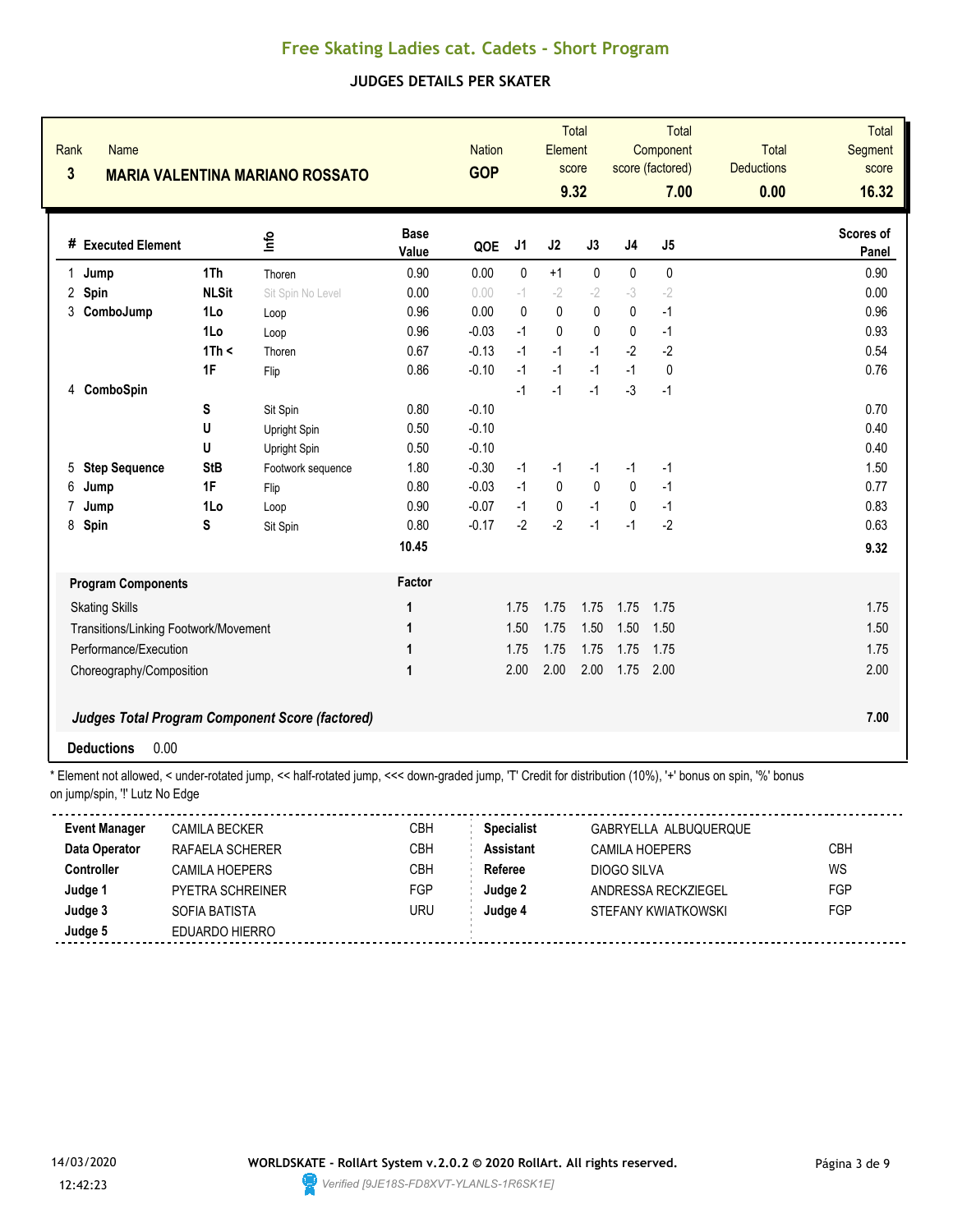### **JUDGES DETAILS PER SKATER**

| Rank<br>4            | <b>Name</b><br><b>JÚLIA CRISTINA BITTARELLO</b> |              | <b>Nation</b><br><b>GOP</b>                            |                      | <b>Total</b><br>Element<br>score<br>9.33 |              |              | <b>Total</b><br>Component<br>score (factored)<br>6.67 | <b>Total</b><br><b>Deductions</b><br>0.00 | <b>Total</b><br>Segment<br>score<br>16.00 |  |                    |
|----------------------|-------------------------------------------------|--------------|--------------------------------------------------------|----------------------|------------------------------------------|--------------|--------------|-------------------------------------------------------|-------------------------------------------|-------------------------------------------|--|--------------------|
|                      | # Executed Element                              |              | <u>lnfo</u>                                            | <b>Base</b><br>Value | QOE                                      | J1           | J2           | J3                                                    | J4                                        | J5                                        |  | Scores of<br>Panel |
| $\mathbf{1}$         | Jump                                            | 1F           | Flip                                                   | 0.80                 | 0.00                                     | $\mathbf{0}$ | $\mathbf{0}$ | $\mathbf 0$                                           | $+1$                                      | 0                                         |  | 0.80               |
| $\mathbf{2}^{\circ}$ | Spin                                            | S            | Sit Spin                                               | 0.80                 | 0.00                                     | $\mathbf{0}$ | $+1$         | $-2$                                                  | 0                                         | $\mathbf 0$                               |  | 0.80               |
| 3                    | Jump                                            | 1A <         | Axel                                                   | 0.91                 | $-0.30$                                  | $-1$         | $-1$         | $-2$                                                  | $-3$                                      | $-3$                                      |  | 0.61               |
| 4                    | ComboJump                                       | 1Lo          | Loop                                                   | 0.96                 | 0.00                                     | $\Omega$     | $\Omega$     | $\Omega$                                              | $-1$                                      | $\mathbf 0$                               |  | 0.96               |
|                      |                                                 | 1Lo          | Loop                                                   | 0.96                 | $-0.10$                                  | $-1$         | $-1$         | $-1$                                                  | $-1$                                      | $-1$                                      |  | 0.86               |
|                      |                                                 | 1Th <        | Thoren                                                 | 0.67                 | $-0.17$                                  | $-1$         | $-1$         | $-3$                                                  | $-2$                                      | $-2$                                      |  | 0.50               |
| 5                    | <b>Step Sequence</b>                            | St1          | Footwork sequence                                      | 2.30                 | $-0.30$                                  | $-1$         | $-1$         | $\pmb{0}$                                             | $-1$                                      | $-1$                                      |  | 2.00               |
| 6                    | ComboSpin                                       |              |                                                        |                      |                                          | $-1$         | $-2$         | $-1$                                                  | $-1$                                      | $-1$                                      |  |                    |
|                      |                                                 | S            | Sit Spin                                               | 0.80                 | $-0.10$                                  |              |              |                                                       |                                           |                                           |  | 0.70               |
|                      |                                                 | <b>NLUpr</b> | Upright Spin No level                                  | 0.00                 | 0.00                                     |              |              |                                                       |                                           |                                           |  | 0.00               |
|                      |                                                 | S            | Sit Spin                                               | 0.80                 | $-0.10$                                  |              |              |                                                       |                                           |                                           |  | 0.70               |
| 7                    | Jump                                            | 1Lo          | Loop                                                   | 0.90                 | $-0.10$                                  | $-1$         | $-1$         | $-1$                                                  | $-1$                                      | 0                                         |  | 0.80               |
| 8                    | Spin                                            | S            | Sit Spin                                               | 0.80                 | $-0.20$                                  | $-2$         | $-2$         | $-2$                                                  | $-1$                                      | $-3$                                      |  | 0.60               |
|                      |                                                 |              |                                                        | 10.70                |                                          |              |              |                                                       |                                           |                                           |  | 9.33               |
|                      | <b>Program Components</b>                       |              |                                                        | Factor               |                                          |              |              |                                                       |                                           |                                           |  |                    |
|                      | <b>Skating Skills</b>                           |              |                                                        | 1                    |                                          | 2.00         | 2.00         | 1.00                                                  | 1.75                                      | 2.00                                      |  | 1.92               |
|                      | Transitions/Linking Footwork/Movement           |              |                                                        | 1                    |                                          | 1.25         | 1.75         | 1.50                                                  | 1.50                                      | 2.25                                      |  | 1.58               |
|                      | Performance/Execution                           |              |                                                        | 1                    |                                          | 1.25         | 1.50         | 1.25                                                  | 1.75                                      | 2.25                                      |  | 1.50               |
|                      | Choreography/Composition                        |              |                                                        | 1                    |                                          | 1.50         | 1.75         | 1.75                                                  | 1.50                                      | 2.50                                      |  | 1.67               |
|                      |                                                 |              | <b>Judges Total Program Component Score (factored)</b> |                      |                                          |              |              |                                                       |                                           |                                           |  | 6.67               |
|                      | 0.00<br><b>Deductions</b>                       |              |                                                        |                      |                                          |              |              |                                                       |                                           |                                           |  |                    |

| <b>Event Manager</b> | <b>CAMILA BECKER</b>    | CBH        | <b>Specialist</b> | GABRYELLA ALBUQUERQUE |            |
|----------------------|-------------------------|------------|-------------------|-----------------------|------------|
| Data Operator        | RAFAELA SCHERER         | <b>CBH</b> | <b>Assistant</b>  | <b>CAMILA HOEPERS</b> | <b>CBH</b> |
| <b>Controller</b>    | <b>CAMILA HOEPERS</b>   | СВН        | Referee           | DIOGO SILVA           | WS         |
| Judge 1              | <b>PYETRA SCHREINER</b> | <b>FGP</b> | Judge 2           | ANDRESSA RECKZIEGEL   | FGP        |
| Judge 3              | SOFIA BATISTA           | URU        | Judge 4           | STEFANY KWIATKOWSKI   | FGP        |
| Judge 5              | EDUARDO HIERRO          |            |                   |                       |            |
|                      |                         |            |                   |                       |            |

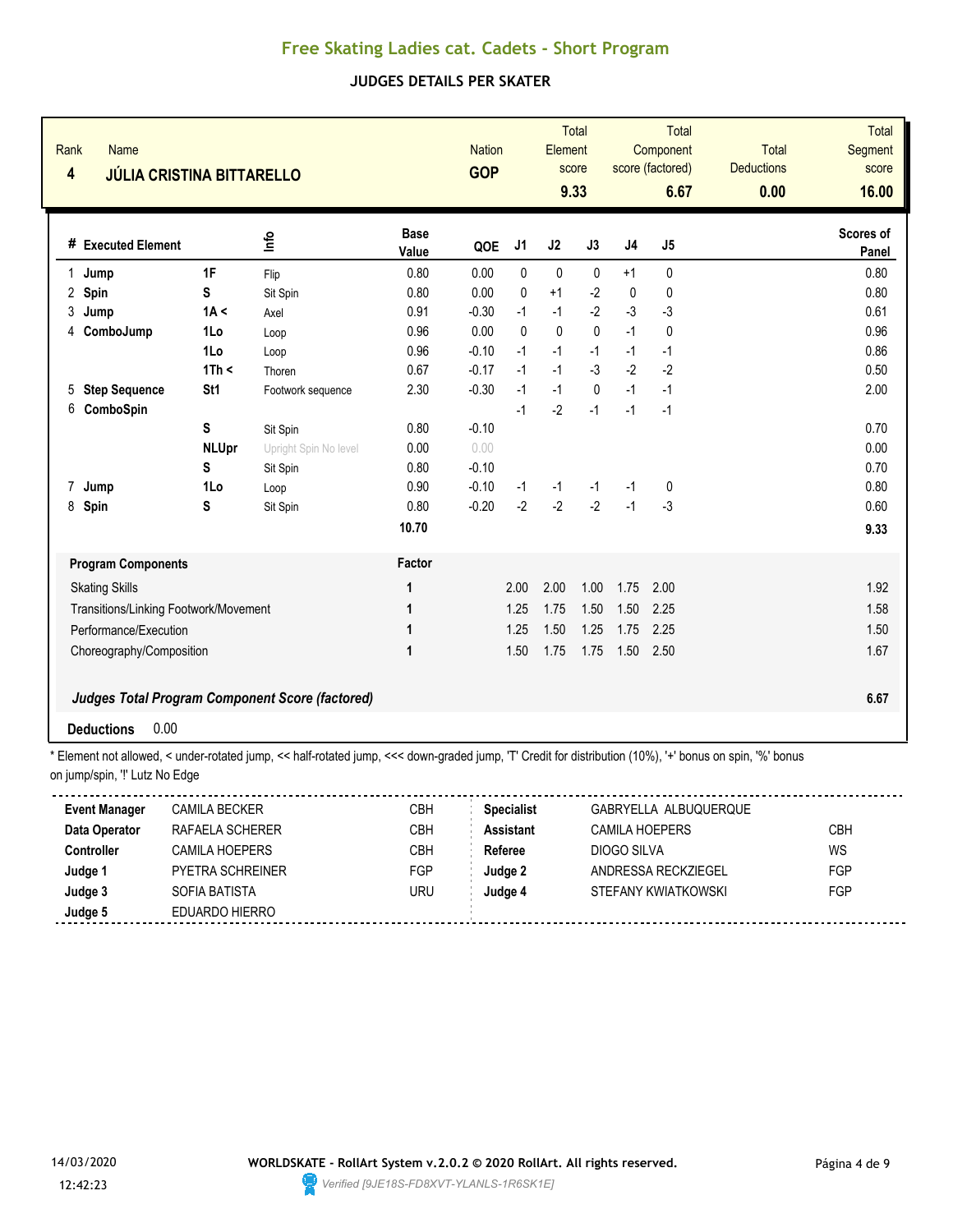### **JUDGES DETAILS PER SKATER**

| Rank<br>$5\phantom{.0}$ | <b>Name</b><br><b>LUIZA HENICKA</b>   |              |                                                                  |                      | <b>Nation</b><br><b>APA</b> |                | Element | <b>Total</b><br>score<br>8.39 |                | Total<br>Component<br>score (factored)<br>6.92                         | Total<br><b>Deductions</b><br>0.00 | Total<br><b>Segment</b><br>score<br>15.31 |
|-------------------------|---------------------------------------|--------------|------------------------------------------------------------------|----------------------|-----------------------------|----------------|---------|-------------------------------|----------------|------------------------------------------------------------------------|------------------------------------|-------------------------------------------|
|                         | # Executed Element                    |              | ١nfo                                                             | <b>Base</b><br>Value | QOE                         | J <sub>1</sub> | J2      | J3                            | J <sub>4</sub> | J5                                                                     |                                    | Scores of<br>Panel                        |
| 1                       | Jump                                  | 1Lo          | Loop                                                             | 0.90                 | $-0.10$                     | $-1$           | $-1$    | $-1$                          | $-2$           | $\pmb{0}$                                                              |                                    | 0.80                                      |
| 2                       | Jump                                  | 1S           | Salchow                                                          | 0.60                 | $-0.07$                     | $\mathbf 0$    | $-1$    | $-1$                          | $-1$           | 0                                                                      |                                    | 0.53                                      |
|                         | 3 ComboSpin                           |              |                                                                  |                      |                             | $\mathbf{0}$   | $-1$    | $-1$                          | $-1$           | $-1$                                                                   |                                    |                                           |
|                         |                                       | S            | Sit Spin                                                         | $0.80*$              |                             |                |         |                               |                |                                                                        |                                    |                                           |
|                         |                                       | <b>NLUpr</b> | Upright Spin No level                                            | $0.00*$              |                             |                |         |                               |                |                                                                        |                                    |                                           |
|                         |                                       | <b>NLUpr</b> | Upright Spin No level                                            | $0.00*$              |                             |                |         |                               |                |                                                                        |                                    |                                           |
| 4                       | ComboJump                             | 1Lo          | Loop                                                             | 0.96                 | $-0.03$                     | $\mathbf{0}$   | 0       | 0                             | $-1$           | $-1$                                                                   |                                    | 0.93                                      |
|                         |                                       | 1Lo          | Loop                                                             | 0.96                 | 0.00                        | 0              | 0       | $\mathbf{0}$                  | $-1$           | $\mathbf{0}$                                                           |                                    | 0.96                                      |
|                         |                                       | 1Lo          | Loop                                                             | 0.96                 | 0.00                        | 0              | 0       | 0                             | $-2$           | $\mathbf{0}$                                                           |                                    | 0.96                                      |
|                         |                                       | 1T           | Toeloop                                                          | 0.61                 | $-0.03$                     | $\mathbf 0$    | $+1$    | 0                             | $-1$           | $-1$                                                                   |                                    | 0.58                                      |
| 5                       | Spin                                  | S            | Sit Spin                                                         | 0.80                 | $-0.07$                     | $\mathbf{0}$   | $-1$    | $-1$                          | 0              | $-2$                                                                   |                                    | 0.73                                      |
| 6                       | <b>Step Sequence</b>                  | <b>StB</b>   | Footwork sequence                                                | 1.80                 | $-0.30$                     | $\mathbf{0}$   | $-1$    | $-1$                          | $-2$           | $-1$                                                                   |                                    | 1.50                                      |
| 7                       | Jump                                  | 1F           | Flip                                                             | 0.80                 | $-0.10$                     | $-1$           | $-1$    | $-1$                          | $-2$           | $-1$                                                                   |                                    | 0.70                                      |
| 8                       | Spin                                  | S            | Sit Spin                                                         | 0.80                 | $-0.10$                     | $\mathbf{0}$   | $-1$    | $-1$                          | $-1$           | $-1$                                                                   |                                    | 0.70                                      |
|                         |                                       |              |                                                                  | 9.19                 |                             |                |         |                               |                |                                                                        |                                    | 8.39                                      |
|                         | <b>Program Components</b>             |              |                                                                  | Factor               |                             |                |         |                               |                |                                                                        |                                    |                                           |
|                         | <b>Skating Skills</b>                 |              |                                                                  | 1                    |                             | 2.00           | 2.00    | 1.25                          | 1.50           | 2.25                                                                   |                                    | 1.83                                      |
|                         | Transitions/Linking Footwork/Movement |              |                                                                  | 1                    |                             | 1.75           | 1.75    | 1.00                          | 1.50           | 2.25                                                                   |                                    | 1.67                                      |
|                         | Performance/Execution                 |              |                                                                  | 1                    |                             | 1.75           | 2.00    | 1.25                          | 1.25           | 2.00                                                                   |                                    | 1.67                                      |
|                         | Choreography/Composition              |              |                                                                  | 1                    |                             | 1.50           | 2.00    | 1.75                          | 1.50           | 2.50                                                                   |                                    | 1.75                                      |
|                         |                                       |              | Judges Total Program Component Score (factored)                  |                      |                             |                |         |                               |                |                                                                        |                                    | 6.92                                      |
|                         | 0.00<br><b>Deductions</b>             |              | ومرزئ المستقطعين فالمرواح فراح والمسرورة المستقطعين والمسرور فير | المستنجلة الجاحرات   | المحمدات المتمالك لمانا     |                |         |                               |                | $TT1$ $O_{100}$ and the contradict of $(400/3)$ and $(1.1 \text{ kg})$ | $1 - 10/1$                         |                                           |

| <b>Event Manager</b> | <b>CAMILA BECKER</b> | СВН | <b>Specialist</b> | GABRYELLA ALBUQUERQUE |            |
|----------------------|----------------------|-----|-------------------|-----------------------|------------|
| Data Operator        | RAFAFI A SCHERFR     | CBH | <b>Assistant</b>  | CAMILA HOFPERS        | <b>CBH</b> |
| <b>Controller</b>    | CAMILA HOFPFRS       | CBH | Referee           | DIOGO SILVA           | WS         |
| Judge 1              | PYFTRA SCHREINER     | FGP | Judae 2           | ANDRESSA RECKZIEGEL   | <b>FGP</b> |
| Judge 3              | SOFIA BATISTA        | uru | Judge 4           | STEFANY KWIATKOWSKI   | <b>FGP</b> |
| Judge 5              | EDUARDO HIERRO       |     |                   |                       |            |
|                      |                      |     |                   |                       |            |

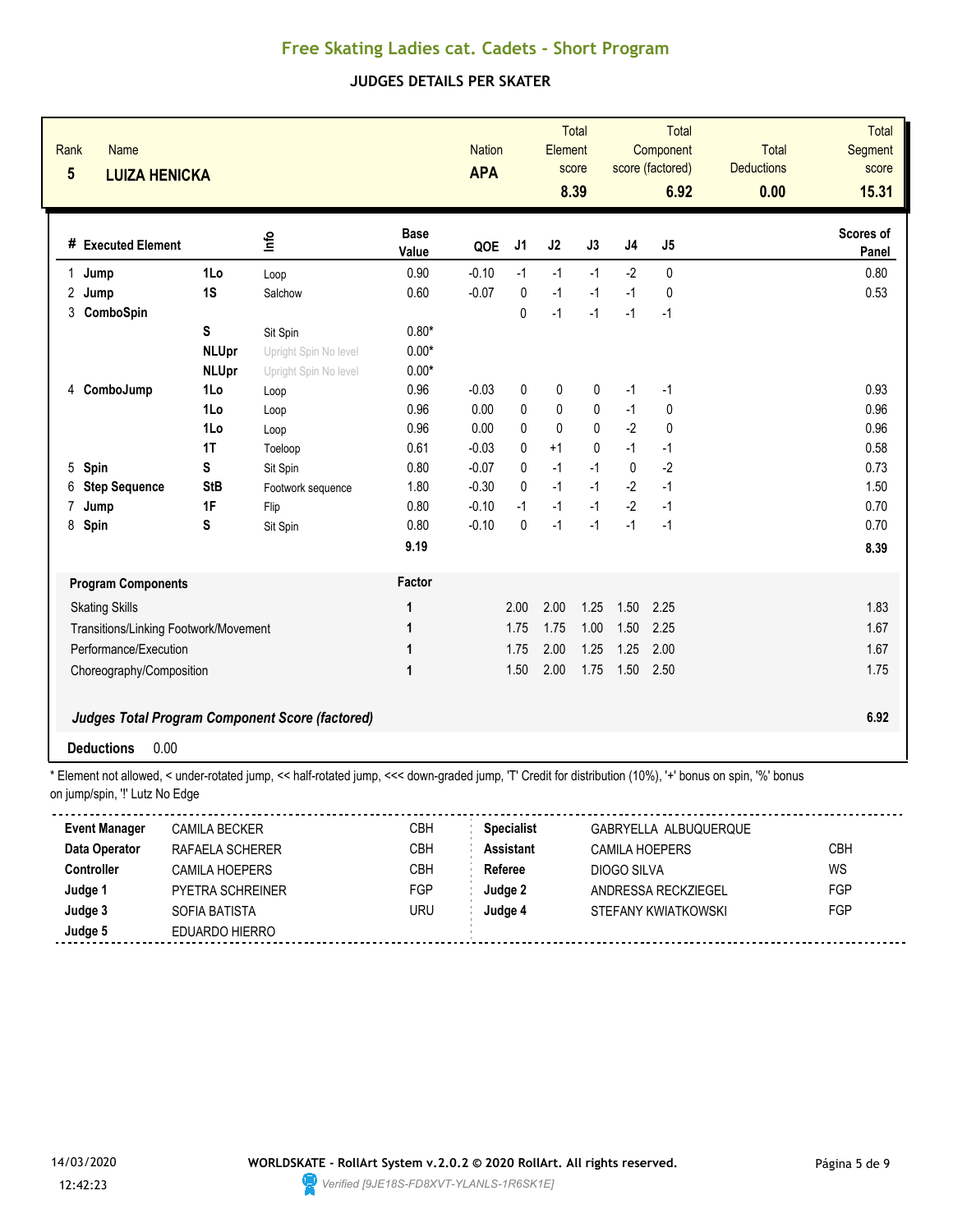### **JUDGES DETAILS PER SKATER**

| Rank<br>$6\phantom{a}$   | <b>Name</b><br><b>MARIA ANTÔNIA CARVALHO</b> |                                                                                     |                                                                                                                         | <b>Nation</b><br>AAB                                                                  |                                                 | <b>Total</b><br>Element<br>score<br>8.36                       |                                                          |                                                                  | Total<br>Component<br>score (factored)<br>7.25      | <b>Total</b><br><b>Deductions</b><br>$-1.00$ | Total<br><b>Segment</b><br>score<br>14.61 |                                                      |
|--------------------------|----------------------------------------------|-------------------------------------------------------------------------------------|-------------------------------------------------------------------------------------------------------------------------|---------------------------------------------------------------------------------------|-------------------------------------------------|----------------------------------------------------------------|----------------------------------------------------------|------------------------------------------------------------------|-----------------------------------------------------|----------------------------------------------|-------------------------------------------|------------------------------------------------------|
|                          | # Executed Element                           |                                                                                     | ۴ů                                                                                                                      | <b>Base</b><br>Value                                                                  | QOE                                             | J <sub>1</sub>                                                 | J2                                                       | J3                                                               | J <sub>4</sub>                                      | J5                                           |                                           | Scores of<br>Panel                                   |
| 1                        | Jump                                         | 1Th                                                                                 | Thoren                                                                                                                  | 0.90                                                                                  | 0.00                                            | $\mathbf{0}$                                                   | $\mathbf 0$                                              | $\mathbf{0}$                                                     | $-1$                                                | $\pmb{0}$                                    |                                           | 0.90                                                 |
| $\mathbf{2}$             | Spin                                         | S                                                                                   | Sit Spin                                                                                                                | 0.80                                                                                  | $-0.23$                                         | $-3$                                                           | $-2$                                                     | $-2$                                                             | $-3$                                                | $-1$                                         |                                           | 0.57                                                 |
| 3                        | <b>Step Sequence</b>                         | St <sub>1</sub>                                                                     | Footwork sequence                                                                                                       | 2.30                                                                                  | $-0.30$                                         | $-1$                                                           | $-1$                                                     | $-2$                                                             | $-1$                                                | $-1$                                         |                                           | 2.00                                                 |
| 4                        | Jump                                         | $1A \ll$                                                                            | Axel                                                                                                                    | 0.65                                                                                  | $-0.33$                                         | $-2$                                                           | $-2$                                                     | $-3$                                                             | $-3$                                                | $-2$                                         |                                           | 0.32                                                 |
| 5                        | ComboSpin                                    |                                                                                     |                                                                                                                         |                                                                                       |                                                 | $-3$                                                           | $-3$                                                     | $-2$                                                             | $-3$                                                | $-2$                                         |                                           |                                                      |
| 6<br>$\overline{7}$<br>8 | Jump<br>ComboJump<br>Spin                    | S<br><b>NLUpr</b><br><b>NLSit</b><br>1F<br>1Lo<br>1Lo<br>1Lo<br>1Th<br><b>NLCam</b> | Sit Spin<br>Upright Spin No level<br>Sit Spin No Level<br>Flip<br>Loop<br>Loop<br>Loop<br>Thoren<br>Camel Spin No Level | $0.80*$<br>$0.00*$<br>$0.00*$<br>0.80<br>0.96<br>0.96<br>0.96<br>0.96<br>0.00<br>9.29 | 0.00<br>0.00<br>0.00<br>0.00<br>$-0.07$<br>0.00 | 0<br>0<br>$\mathbf{0}$<br>$\mathbf{0}$<br>$\mathbf{0}$<br>$-3$ | 0<br>$\mathbf 0$<br>$\mathbf{0}$<br>$-1$<br>$-1$<br>$-3$ | 0<br>$\mathbf 0$<br>$\mathbf{0}$<br>$\mathbf{0}$<br>$-1$<br>$-3$ | 0<br>0<br>$\mathbf{0}$<br>0<br>$\mathbf{0}$<br>$-3$ | 0<br>$\mathbf 0$<br>0<br>0<br>$-1$<br>$-3$   |                                           | 0.80<br>0.96<br>0.96<br>0.96<br>0.89<br>0.00<br>8.36 |
|                          | <b>Program Components</b>                    |                                                                                     |                                                                                                                         | Factor                                                                                |                                                 |                                                                |                                                          |                                                                  |                                                     |                                              |                                           |                                                      |
|                          | <b>Skating Skills</b>                        |                                                                                     |                                                                                                                         | 1                                                                                     |                                                 | 2.25                                                           | 2.00                                                     | 1.25                                                             | 2.00                                                | 1.75                                         |                                           | 1.92                                                 |
|                          | Transitions/Linking Footwork/Movement        |                                                                                     |                                                                                                                         | 1                                                                                     |                                                 | 2.00                                                           | 1.75                                                     | 1.00                                                             | 1.50                                                | 2.00                                         |                                           | 1.75                                                 |
|                          | Performance/Execution                        |                                                                                     |                                                                                                                         | 1                                                                                     |                                                 | 2.00                                                           | 1.75                                                     | 1.25                                                             | 1.50                                                | 2.00                                         |                                           | 1.75                                                 |
|                          | Choreography/Composition                     |                                                                                     |                                                                                                                         | 1                                                                                     |                                                 | 2.00                                                           | 1.75                                                     | 1.50                                                             | 1.75                                                | 2.25                                         |                                           | 1.83                                                 |
|                          |                                              |                                                                                     | Judges Total Program Component Score (factored)                                                                         |                                                                                       |                                                 |                                                                |                                                          |                                                                  |                                                     |                                              |                                           | 7.25                                                 |
|                          | <b>Deductions</b><br>$-1.00$                 | Falls:1                                                                             |                                                                                                                         |                                                                                       |                                                 |                                                                |                                                          |                                                                  |                                                     |                                              |                                           |                                                      |

| <b>Event Manager</b> | <b>CAMILA BECKER</b> | СВН | <b>Specialist</b> | GABRYELLA ALBUQUERQUE |            |
|----------------------|----------------------|-----|-------------------|-----------------------|------------|
| Data Operator        | RAFAFI A SCHERFR     | CBH | <b>Assistant</b>  | CAMILA HOFPERS        | <b>CBH</b> |
| <b>Controller</b>    | CAMILA HOFPFRS       | CBH | Referee           | DIOGO SILVA           | WS         |
| Judge 1              | PYFTRA SCHREINER     | FGP | Judae 2           | ANDRESSA RECKZIEGEL   | <b>FGP</b> |
| Judge 3              | SOFIA BATISTA        | uru | Judge 4           | STEFANY KWIATKOWSKI   | <b>FGP</b> |
| Judge 5              | EDUARDO HIERRO       |     |                   |                       |            |
|                      |                      |     |                   |                       |            |

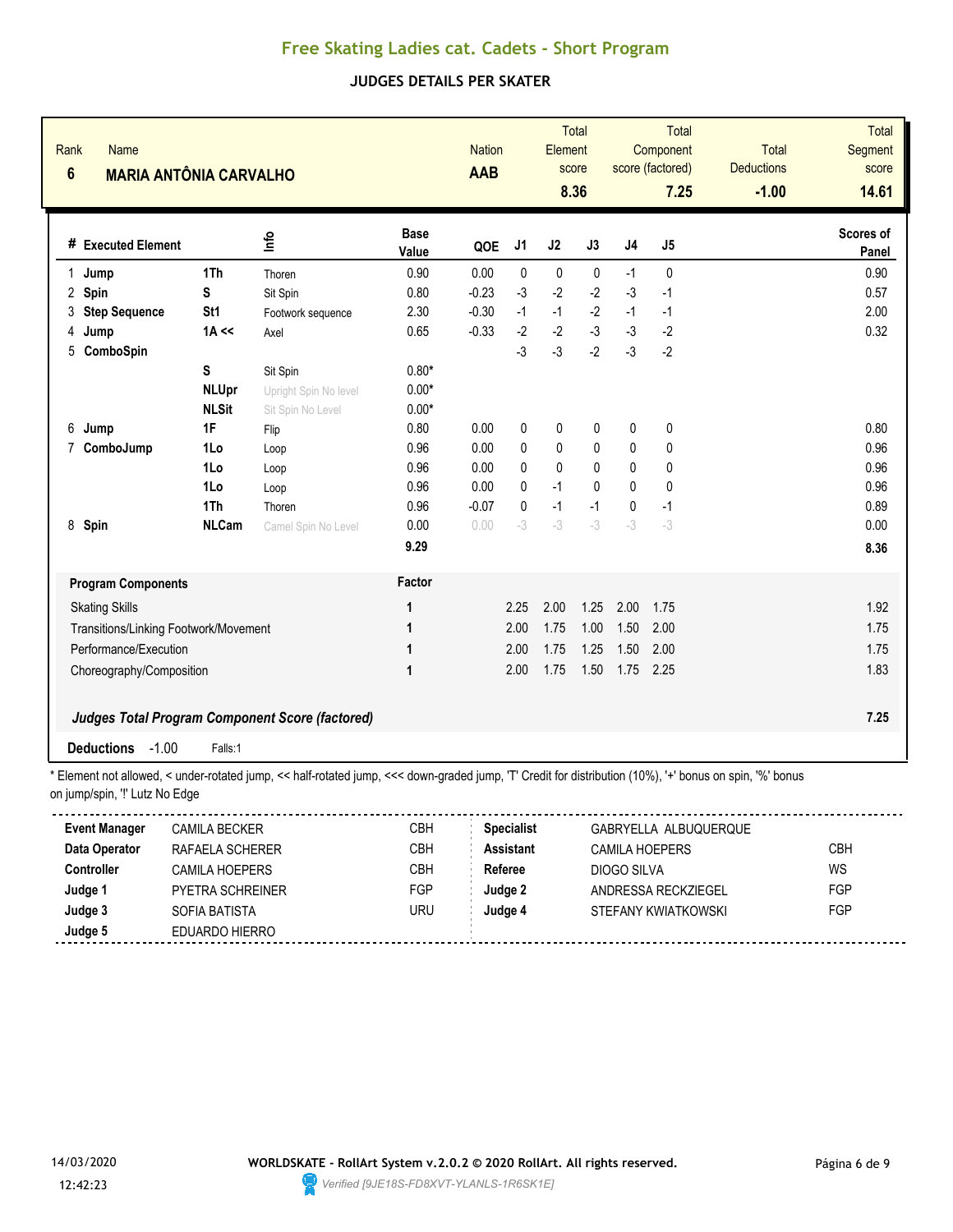### **JUDGES DETAILS PER SKATER**

| Rank<br>$\overline{7}$ | <b>Name</b><br><b>STEFANI SARTORI FANTIN</b> |                                   |                                                            |                               | <b>Nation</b><br><b>APA</b>                                                                            |              | Element      | <b>Total</b><br>score<br>7.75 |                | Total<br>Component<br>score (factored)<br>6.58 | <b>Total</b><br><b>Deductions</b><br>0.00 | <b>Total</b><br>Segment<br>score<br>14.33 |
|------------------------|----------------------------------------------|-----------------------------------|------------------------------------------------------------|-------------------------------|--------------------------------------------------------------------------------------------------------|--------------|--------------|-------------------------------|----------------|------------------------------------------------|-------------------------------------------|-------------------------------------------|
|                        | # Executed Element                           |                                   | ۴ů                                                         | <b>Base</b><br>Value          | QOE                                                                                                    | J1           | J2           | J3                            | J <sub>4</sub> | J5                                             |                                           | Scores of<br>Panel                        |
| 1                      | Jump                                         | 1Lo                               | Loop                                                       | 0.90                          | 0.00                                                                                                   | $\pmb{0}$    | $\pmb{0}$    | $\pmb{0}$                     | 0              | $\pmb{0}$                                      |                                           | 0.90                                      |
|                        | 2 Spin                                       | <b>NLSit</b>                      | Sit Spin No Level                                          | 0.00                          | 0.00                                                                                                   | $-3$         | $-3$         | $-3$                          | $-3$           | $-2$                                           |                                           | 0.00                                      |
| 3                      | ComboJump                                    | 1Lo                               | Loop                                                       | 0.96                          | 0.00                                                                                                   | 0            | 0            | $\mathbf 0$                   | 0              | $-1$                                           |                                           | 0.96                                      |
|                        |                                              | 1Lo                               | Loop                                                       | 0.96                          | 0.00                                                                                                   | 0            | $\mathbf{0}$ | $\mathbf 0$                   | 0              | $-1$                                           |                                           | 0.96                                      |
|                        |                                              | 1Lo                               | Loop                                                       | 0.96                          | 0.00                                                                                                   | $\Omega$     | $\mathbf{0}$ | 0                             | 0              | $-1$                                           |                                           | 0.96                                      |
|                        |                                              | 1T                                | Toeloop                                                    | 0.61                          | 0.00                                                                                                   | $\mathbf{0}$ | $+1$         | $\pmb{0}$                     | $\mathbf{0}$   | $-1$                                           |                                           | 0.61                                      |
| 4                      | Spin                                         | U                                 | Upright Spin                                               | 0.50                          | 0.03                                                                                                   | $+1$         | $+1$         | 0                             | $\mathbf{0}$   | $\mathbf 0$                                    |                                           | 0.53                                      |
| 5                      | Jump                                         | 1F                                | Flip                                                       | 0.80                          | 0.00                                                                                                   | $\mathbf{0}$ | $+1$         | $\mathbf{0}$                  | $\Omega$       | $\mathbf 0$                                    |                                           | 0.80                                      |
| 6                      | <b>Step Sequence</b>                         | <b>StB</b>                        | Footwork sequence                                          | 1.80                          | $-0.30$                                                                                                | $-1$         | $-1$         | $-2$                          | $\mathbf{0}$   | $-1$                                           |                                           | 1.50                                      |
| 7                      | Jump                                         | 1Th <                             | Thoren                                                     | 0.63                          | $-0.10$                                                                                                | $-1$         | $-1$         | $-1$                          | $-1$           | $-2$                                           |                                           | 0.53                                      |
| 8                      | ComboSpin                                    | <b>NLSit</b><br><b>NLUpr</b><br>U | Sit Spin No Level<br>Upright Spin No level<br>Upright Spin | $0.00*$<br>$0.00*$<br>$0.50*$ |                                                                                                        | $-3$         | $-3$         | $-2$                          | $-3$           | $-2$                                           |                                           |                                           |
|                        |                                              |                                   |                                                            | 8.12                          |                                                                                                        |              |              |                               |                |                                                |                                           | 7.75                                      |
|                        | <b>Program Components</b>                    |                                   |                                                            | Factor                        |                                                                                                        |              |              |                               |                |                                                |                                           |                                           |
|                        | <b>Skating Skills</b>                        |                                   |                                                            | 1                             |                                                                                                        | 2.00         | 1.75         | 1.25                          | 1.75           | 2.00                                           |                                           | 1.83                                      |
|                        | Transitions/Linking Footwork/Movement        |                                   |                                                            | 1                             |                                                                                                        | 1.75         | 1.75         | 0.75                          | 1.50           | 1.50                                           |                                           | 1.58                                      |
|                        | Performance/Execution                        |                                   |                                                            | 1                             |                                                                                                        | 1.75         | 1.50         | 1.00                          | 1.50           | 1.50                                           |                                           | 1.50                                      |
|                        | Choreography/Composition                     |                                   |                                                            | 1                             |                                                                                                        | 1.75         | 1.75         | 1.50                          | 1.25           | 1.75                                           |                                           | 1.67                                      |
|                        |                                              |                                   | <b>Judges Total Program Component Score (factored)</b>     |                               |                                                                                                        |              |              |                               |                |                                                |                                           | 6.58                                      |
|                        | 0.00<br><b>Deductions</b>                    |                                   | ومرزئ المستلفظ فالمسارح فالمسروة المستشفون وسامس والمراجع  | المستنجلة الجاجراجا           | $\epsilon$ and and in concern that $\Omega$ are all the conditional definitions (4.00/ ). It is become |              |              |                               |                |                                                | $1 - 10/1$                                |                                           |

| <b>Event Manager</b> | CAMILA BECKER           | СВН | <b>Specialist</b> | GABRYELLA ALBUQUERQUE |            |
|----------------------|-------------------------|-----|-------------------|-----------------------|------------|
| Data Operator        | RAFAELA SCHERER         | CBH | <b>Assistant</b>  | CAMILA HOFPERS        | CBH        |
| <b>Controller</b>    | <b>CAMILA HOEPERS</b>   | CBH | Referee           | DIOGO SILVA           | WS         |
| Judge 1              | <b>PYETRA SCHREINER</b> | FGP | Judae 2           | ANDRESSA RECKZIEGEL   | FGP        |
| Judge 3              | SOFIA BATISTA           | uru | Judge 4           | STEFANY KWIATKOWSKI   | <b>FGP</b> |
| Judge 5              | EDUARDO HIERRO          |     |                   |                       |            |
|                      |                         |     |                   |                       |            |

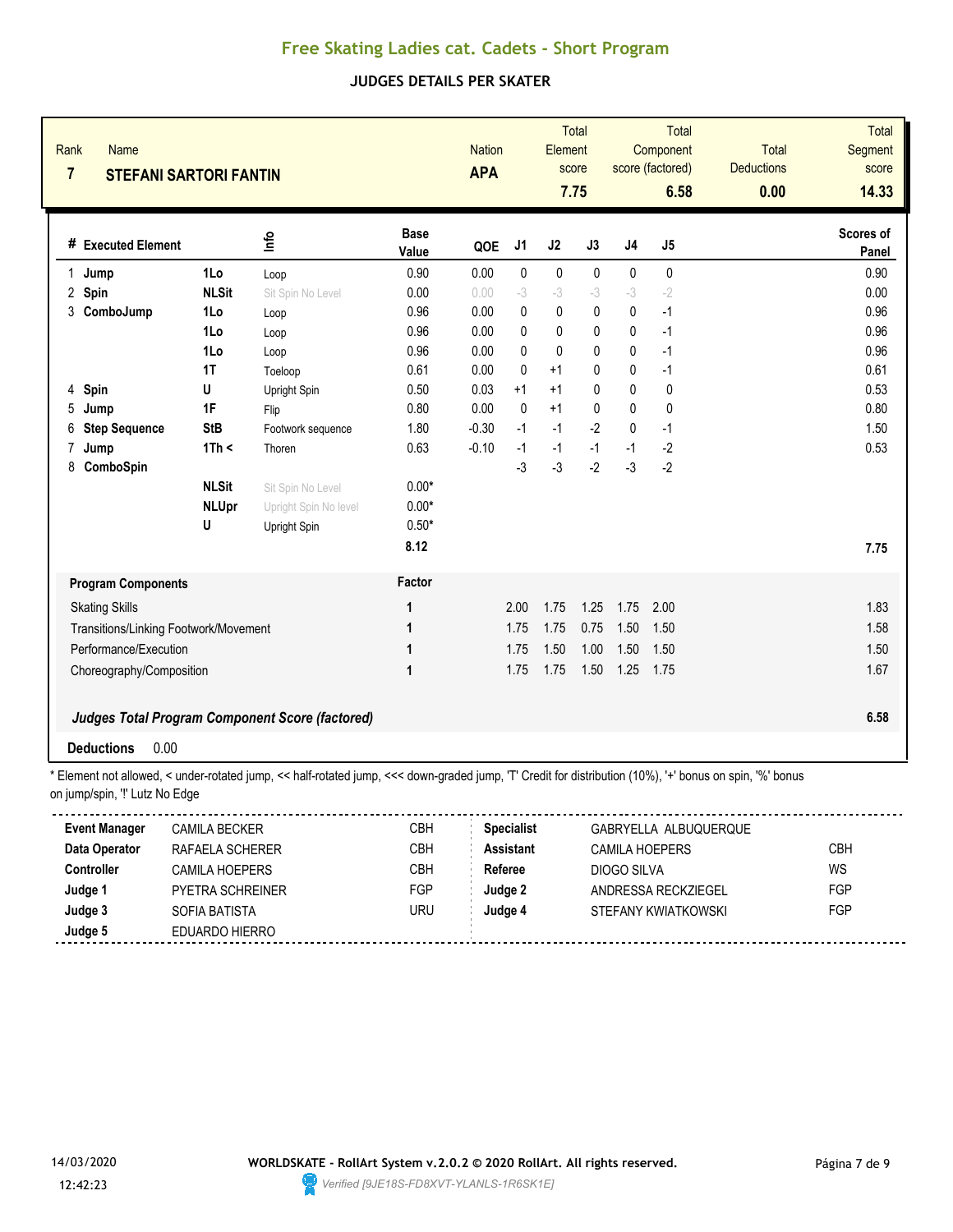### **JUDGES DETAILS PER SKATER**

| Rank<br>8        | <b>Name</b><br><b>GABRIELLY DA SILVA NUNES</b> |                                                     |                                                                                                        |                                                                     | <b>Nation</b><br><b>EPA</b> |                            | <b>Total</b><br>Element<br>score<br>6.56 |                               |                                      | Total<br>Component<br>score (factored)<br>7.75                                                    | <b>Total</b><br><b>Deductions</b><br>0.00 | <b>Total</b><br>Segment<br>score<br>14.31 |
|------------------|------------------------------------------------|-----------------------------------------------------|--------------------------------------------------------------------------------------------------------|---------------------------------------------------------------------|-----------------------------|----------------------------|------------------------------------------|-------------------------------|--------------------------------------|---------------------------------------------------------------------------------------------------|-------------------------------------------|-------------------------------------------|
|                  | # Executed Element                             |                                                     | Info                                                                                                   | <b>Base</b><br>Value                                                | QOE                         | J <sub>1</sub>             | J2                                       | J3                            | J <sub>4</sub>                       | J <sub>5</sub>                                                                                    |                                           | Scores of<br>Panel                        |
| 1                | Jump                                           | $1A \ll$                                            | Axel                                                                                                   | 0.65                                                                | $-0.37$                     | $-2$                       | $-2$                                     | $-3$                          | $-3$                                 | $-3$                                                                                              |                                           | 0.28                                      |
| $2^{\circ}$      | Spin                                           | S                                                   | Sit Spin                                                                                               | 0.80                                                                | 0.00                        | 0                          | $+1$                                     | $-1$                          | 0                                    | 0                                                                                                 |                                           | 0.80                                      |
| 3                | <b>Step Sequence</b>                           | <b>StB</b>                                          | Footwork sequence                                                                                      | 1.80                                                                | $-0.30$                     | $\mathbf{0}$               | $-1$                                     | $-1$                          | $-1$                                 | $-2$                                                                                              |                                           | 1.50                                      |
| 4                | Jump                                           | 1F                                                  | Flip                                                                                                   | 0.80                                                                | $-0.13$                     | $-1$                       | $-1$                                     | $-2$                          | $-2$                                 | 0                                                                                                 |                                           | 0.67                                      |
| 5                | ComboJump                                      | 1Lo                                                 | Loop                                                                                                   | 0.96                                                                | $-0.03$                     | $-1$                       | $\mathbf 0$                              | $\mathbf 0$                   | $-1$                                 | 0                                                                                                 |                                           | 0.93                                      |
|                  |                                                | 1Th                                                 | Thoren                                                                                                 | 0.96                                                                | $-0.07$                     | $-1$                       | $\pmb{0}$                                | $-1$                          | $-1$                                 | 0                                                                                                 |                                           | 0.89                                      |
|                  |                                                | 1F                                                  | Flip                                                                                                   | 0.86                                                                | $-0.10$                     | $-1$                       | $-1$                                     | $-2$                          | $-1$                                 | $-1$                                                                                              |                                           | 0.76                                      |
| 6<br>7<br>8<br>9 | ComboSpin<br>Jump<br>Spin<br>Jump              | S<br><b>NLUpr</b><br><b>NLSit</b><br>1F<br>S<br>1Lo | Sit Spin<br>Upright Spin No level<br>Sit Spin No Level<br>Flip<br>Sit Spin<br>Loop                     | $0.80*$<br>$0.00*$<br>$0.00*$<br>$0.80*$<br>0.80<br>$0.90*$<br>7.63 | $-0.07$                     | $-3$<br>0<br>0<br>$\Omega$ | $-2$<br>$+1$<br>$-1$<br>$\mathbf 0$      | $-2$<br>0<br>$-2$<br>$\Omega$ | $-3$<br>$-1$<br>$-1$<br>$\mathbf{0}$ | $-2$<br>0<br>0<br>$-3$                                                                            |                                           | 0.73<br>6.56                              |
|                  |                                                |                                                     |                                                                                                        |                                                                     |                             |                            |                                          |                               |                                      |                                                                                                   |                                           |                                           |
|                  | <b>Program Components</b>                      |                                                     |                                                                                                        | Factor                                                              |                             |                            |                                          |                               |                                      |                                                                                                   |                                           |                                           |
|                  | <b>Skating Skills</b>                          |                                                     |                                                                                                        | 1                                                                   |                             | 2.25                       | 2.50                                     | 1.00                          | 1.75                                 | 2.00                                                                                              |                                           | 2.00                                      |
|                  | Transitions/Linking Footwork/Movement          |                                                     |                                                                                                        | 1                                                                   |                             | 2.25                       | 2.25                                     | 1.00                          | 1.50                                 | 1.50                                                                                              |                                           | 1.75                                      |
|                  | Performance/Execution                          |                                                     |                                                                                                        | 1                                                                   |                             | 2.25                       | 2.50                                     | 1.25                          | 2.00                                 | 1.75                                                                                              |                                           | 2.00                                      |
|                  | Choreography/Composition                       |                                                     | Judges Total Program Component Score (factored)                                                        | 1                                                                   |                             | 2.00                       | 2.25                                     | 1.50                          | 2.00                                 | 2.00                                                                                              |                                           | 2.00<br>7.75                              |
|                  | 0.00<br><b>Deductions</b><br>$*$ Figure        |                                                     | المتمورية الرواح ومروح وورزيواج فافراد المتحدث المواطنة والمرارا فالمستور المواطنة والمستروح المسترورا |                                                                     |                             |                            |                                          |                               |                                      | $1T1$ $O_{\text{max}}$ all $I_{\text{max}}$ all $I_{\text{max}}$ is a $1/400/3$ $1/1$ is a second | $1 - 10/1$                                |                                           |

| <b>Event Manager</b> | <b>CAMILA BECKER</b>    | CBH | <b>Specialist</b> | GABRYELLA ALBUQUERQUE |            |
|----------------------|-------------------------|-----|-------------------|-----------------------|------------|
| Data Operator        | RAFAELA SCHERER         | СВН | <b>Assistant</b>  | <b>CAMILA HOEPERS</b> | СВН        |
| Controller           | CAMILA HOEPERS          | СВН | Referee           | DIOGO SILVA           | WS         |
| Judge 1              | <b>PYETRA SCHREINER</b> | FGP | Judge 2           | ANDRESSA RECKZIEGEL   | FGP        |
| Judge 3              | SOFIA BATISTA           | uru | Judge 4           | STEFANY KWIATKOWSKI   | <b>FGP</b> |
| Judge 5              | EDUARDO HIERRO          |     |                   |                       |            |
|                      |                         |     |                   |                       |            |